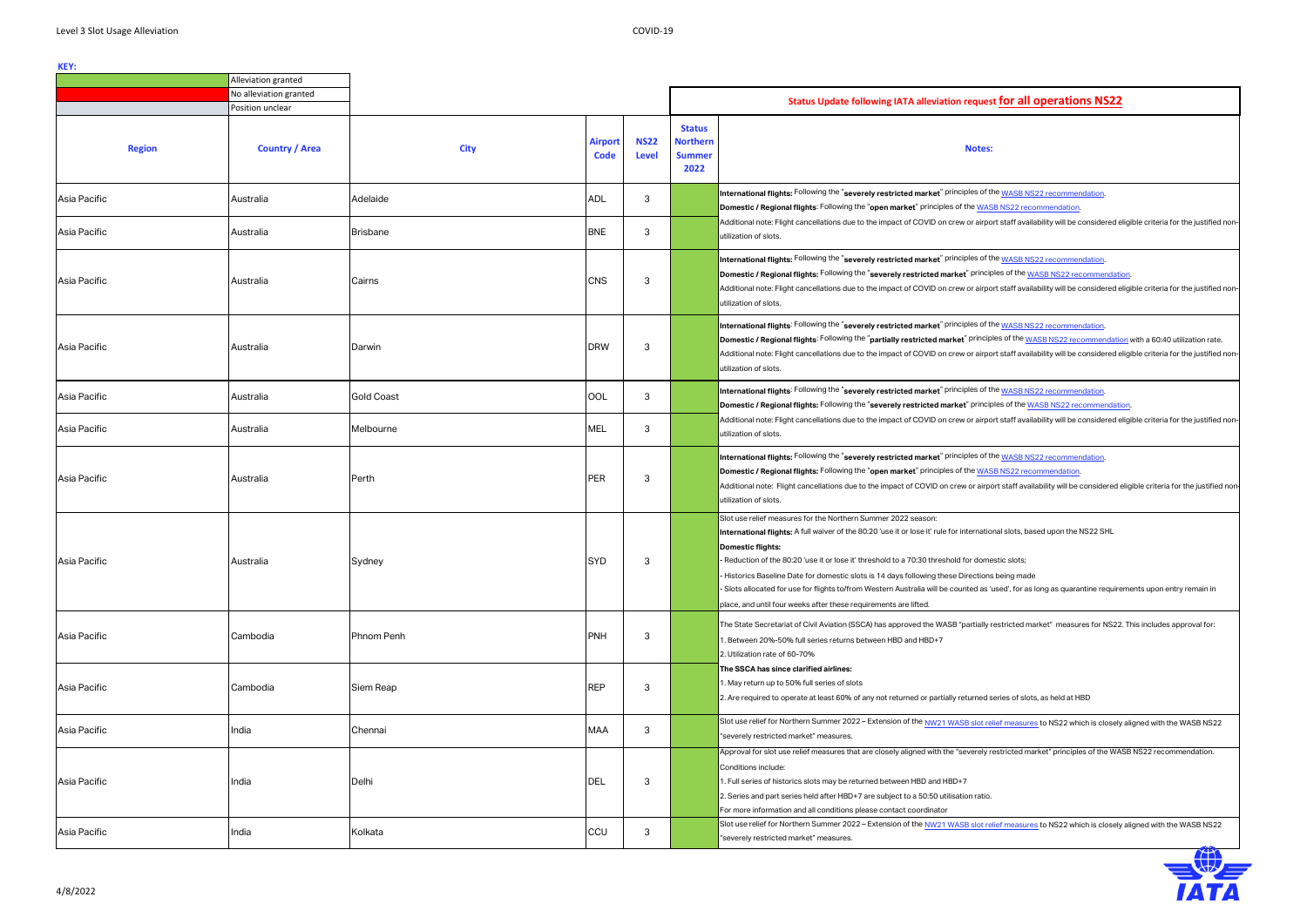Indonesia Airport Slot Management (IASM). Our understanding of the

historic precedence for NS23. nd subject to availability.

on the principle of reciprocity:

country of the route and the reciprocity is expected to be ensured.

port Division and Aviation Industries Division recognize that there are

he <u>WASB NS22 recommendation</u> with 50:50 utilization rate. **DOMESTIG FRIGHTS:** *NASB NS22 recommendation* with 60:40 utilization rate.

 $\overline{r}$ port slot alleviation measures will continue to apply for Northern Summer (8 Feb 2022 16h UTC) and enhanced JNUS.

ored before now but it is too early to consider NS22. In the absence of an  $\alpha$  is required.

1. Slot returns must be made no less than **28 days** before the scheduled departure date. **Note!** The 14 day slot return requirement was extended to 28

were reallocated for S22.

ffered on a non-historic basis.

turn slots 5 weeks before the first operation date of each month. (MOLIT

equirement will be based on the principle of reciprocity. vill be considered as operated.

were reallocated for S22.

ffered on a non-historic basis. ring S22.



|                              | Alleviation granted                    |                                       |                               |                             |                                                           |                                                                                                                                                                                                                                                                                                                                                                                                                                                                                                                                                                                                                                                                                                                                                                                                                                                                                                                                                                                                                                                                                                                      |
|------------------------------|----------------------------------------|---------------------------------------|-------------------------------|-----------------------------|-----------------------------------------------------------|----------------------------------------------------------------------------------------------------------------------------------------------------------------------------------------------------------------------------------------------------------------------------------------------------------------------------------------------------------------------------------------------------------------------------------------------------------------------------------------------------------------------------------------------------------------------------------------------------------------------------------------------------------------------------------------------------------------------------------------------------------------------------------------------------------------------------------------------------------------------------------------------------------------------------------------------------------------------------------------------------------------------------------------------------------------------------------------------------------------------|
|                              | No alleviation granted                 |                                       |                               |                             |                                                           | Status Update following IATA alleviation request for al                                                                                                                                                                                                                                                                                                                                                                                                                                                                                                                                                                                                                                                                                                                                                                                                                                                                                                                                                                                                                                                              |
|                              | Position unclear                       |                                       |                               |                             |                                                           |                                                                                                                                                                                                                                                                                                                                                                                                                                                                                                                                                                                                                                                                                                                                                                                                                                                                                                                                                                                                                                                                                                                      |
| <b>Region</b>                | <b>Country / Area</b>                  | <b>City</b>                           | <b>Airport</b><br><b>Code</b> | <b>NS22</b><br><b>Level</b> | <b>Status</b><br><b>Northern</b><br><b>Summer</b><br>2022 | <b>Notes:</b>                                                                                                                                                                                                                                                                                                                                                                                                                                                                                                                                                                                                                                                                                                                                                                                                                                                                                                                                                                                                                                                                                                        |
| Asia Pacific                 | India                                  | Mumbai                                | <b>BOM</b>                    | 3                           |                                                           | Following the "severely restricted market" principles of the WASB NS22 recommendation.                                                                                                                                                                                                                                                                                                                                                                                                                                                                                                                                                                                                                                                                                                                                                                                                                                                                                                                                                                                                                               |
| Asia Pacific                 | Indonesia                              | Denpasar                              | <b>DPS</b>                    | 3                           |                                                           | Slot relief is provided in NS22. For clarity, please contact the slot coordinator, Indonesia Ai<br>conditions include:<br>1. Airlines may return unlimited series of slots before 10 March 2022 to secure historic pre<br>a) The reallocation of slots later in the season will be on an ad hoc only basis and subject to<br>2. Remaining full or part series of slots are subject to a 70:30 slot use ratio.<br>3. New slots are allocated on an ad hoc only basis.<br>4. Slot use relief is subject to reciprocity by partner countries                                                                                                                                                                                                                                                                                                                                                                                                                                                                                                                                                                            |
| Asia Pacific                 | Japan                                  | Fukuoka                               | <b>FUK</b>                    | 3                           |                                                           | The NW21 conditional waiver of the use-it or lose-it rule is extended to NS22. on the princi<br>1. The waiver is subject to reciprocity at the other end of the route.                                                                                                                                                                                                                                                                                                                                                                                                                                                                                                                                                                                                                                                                                                                                                                                                                                                                                                                                               |
| Asia Pacific                 | Japan                                  | Haneda                                | <b>HND</b>                    | 3                           |                                                           | 2. Application exclusion of Use-it-or-Lose-it rule is implemented by the partner country of<br>3. Slots for the flight are not applicable to any of the following:<br>- Slots not returned not later than three weeks prior to the planned operation                                                                                                                                                                                                                                                                                                                                                                                                                                                                                                                                                                                                                                                                                                                                                                                                                                                                 |
| Asia Pacific                 | Japan                                  | Osaka-Kansai                          | KIX                           | 3                           |                                                           | - Slots newly allocated<br>Slots of an air carrier that has decided to cease operations at the airport.                                                                                                                                                                                                                                                                                                                                                                                                                                                                                                                                                                                                                                                                                                                                                                                                                                                                                                                                                                                                              |
| Asia Pacific                 | Japan                                  | Tokyo-Narita                          | <b>NRT</b>                    | 3                           |                                                           | Note: These conditions may be relaxed in the event that International Air Transport Divisio<br>special circumstances.                                                                                                                                                                                                                                                                                                                                                                                                                                                                                                                                                                                                                                                                                                                                                                                                                                                                                                                                                                                                |
| Asia Pacific                 | Malaysia                               | Kuala Lumpur                          | <b>KUL</b>                    | 3                           |                                                           | International flights: Following the "severely restricted market" principles of the WASB NS<br>Domestic flights: Following the "partially restricted market" principles of the WASB NS22                                                                                                                                                                                                                                                                                                                                                                                                                                                                                                                                                                                                                                                                                                                                                                                                                                                                                                                             |
| Asia Pacific                 | New Zealand                            | Auckland                              | <b>AKL</b>                    | 3                           |                                                           |                                                                                                                                                                                                                                                                                                                                                                                                                                                                                                                                                                                                                                                                                                                                                                                                                                                                                                                                                                                                                                                                                                                      |
| Asia Pacific                 | New Zealand                            | Christchurch                          | <b>CHC</b>                    | 3                           |                                                           | The Winter 2021 Worldwide Airport Slot Board (WASB) recommendation for airport slot all<br>2022, including a reduced slot use ratio of 50/50, full series returns by HBD +7 (8 Feb 2022                                                                                                                                                                                                                                                                                                                                                                                                                                                                                                                                                                                                                                                                                                                                                                                                                                                                                                                              |
| Asia Pacific                 | New Zealand                            | Wellington                            | <b>WLG</b>                    | 3                           |                                                           |                                                                                                                                                                                                                                                                                                                                                                                                                                                                                                                                                                                                                                                                                                                                                                                                                                                                                                                                                                                                                                                                                                                      |
| Asia Pacific                 | Pakistan                               | Islamabad                             | <b>ISB</b>                    | 3                           |                                                           |                                                                                                                                                                                                                                                                                                                                                                                                                                                                                                                                                                                                                                                                                                                                                                                                                                                                                                                                                                                                                                                                                                                      |
| Asia Pacific                 | Pakistan                               | Karachi                               | KHI                           | 3                           |                                                           | IATA understands the 80/20 use-it or lose-it rule is not applied                                                                                                                                                                                                                                                                                                                                                                                                                                                                                                                                                                                                                                                                                                                                                                                                                                                                                                                                                                                                                                                     |
| Asia Pacific                 | Pakistan                               | Lahore                                | <b>LHE</b>                    | 3                           |                                                           | The Pakistan Civil Aviation Authority (PCAA) advises schedules have been restored before<br>80/20 rule we recommend airlines contact the slot coordinator if further clarity is required.                                                                                                                                                                                                                                                                                                                                                                                                                                                                                                                                                                                                                                                                                                                                                                                                                                                                                                                            |
| Asia Pacific                 | Pakistan                               | Peshawar                              | <b>PEW</b>                    | 3                           |                                                           |                                                                                                                                                                                                                                                                                                                                                                                                                                                                                                                                                                                                                                                                                                                                                                                                                                                                                                                                                                                                                                                                                                                      |
| Asia Pacific                 | Philippines                            | Manila                                | <b>MNL</b>                    | 3                           |                                                           | The conditional waiver approved for NW21 is extended to NS22. Conditions include:<br>1. Slot returns must be made no less than 28 days before the scheduled departure date. N<br>days, with effect from 8 April 2022<br>2. The waiver is provided on condition of reciprocity at the other end of the route.                                                                                                                                                                                                                                                                                                                                                                                                                                                                                                                                                                                                                                                                                                                                                                                                         |
| Asia Pacific<br>Asia Pacific | Republic of Korea<br>Republic of Korea | Incheon<br>Jeju International Airport | <b>ICN</b><br><b>CJU</b>      | 3<br>3                      |                                                           | NW21 slot use relief measures will be extended to NS22. Details are as follows:<br>1. The waiver applies to slots which were granted historic rights from S21 and were realloc<br>2. SHL will be provided based on 17JAN. Requested slots after 17JAN will be offered on a<br>3. To claim waiver, Airlines should return those slots not intended to be used during S22.<br>4. Early return of full series of slot welcomed, otherwise airlines may monthly return slots 5<br>submission schedule and detailed calendar will be informed)<br>5. Application of both JNUS (Justified Non-Utilization of Slots) and slot usage requirement<br>6. COVID-related JNUS will be granted upon request, and those unused slots will be consident<br>NW21 slot use relief measures will be extended to NS22. Details are as follows:<br>1. The waiver applies to slots which were granted historic rights from S21 and were realloc<br>2. SHL will be provided based on 17JAN. Requested slots after 17JAN will be offered on a<br>3. To claim waiver, Airlines should return those slots not intended to be used during S22. |
|                              |                                        |                                       |                               |                             |                                                           |                                                                                                                                                                                                                                                                                                                                                                                                                                                                                                                                                                                                                                                                                                                                                                                                                                                                                                                                                                                                                                                                                                                      |

# **Position include for all operations NS22**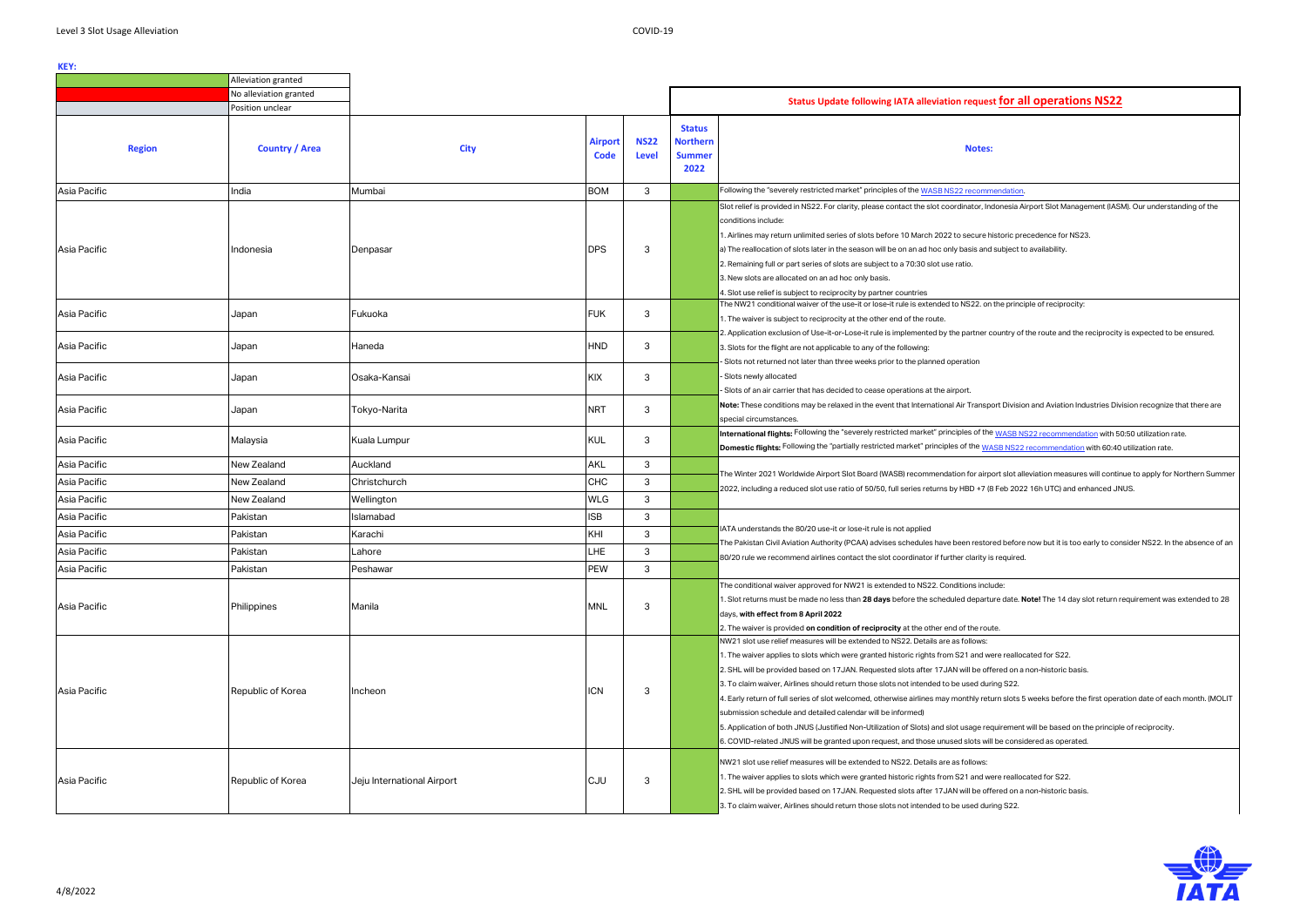### **Notes:**

eturn slots 5 weeks before the first operation date of each month. (MOLIT

equirement will be based on the principle of reciprocity.

 $\ddot{}$ ill be considered as operated.

arket" relief measures, including

.<br>ween Historics Baseline Date (HBD) and HBD+7 (31 Jan – 7 Feb);

recedence in the subsequent equivalent season

ons viz. JNUS. Singapore will only consider appeals made under JNUS if

. but not later than 6 weeks prior to planned operation date the coordinator on the type of waiver applied at their home

nges to the following conditions (updated conditions listed below): 21 (the historic baseline date - HBD).

an three weeks before operation due to global pandemic situation.

with the "severely restricted market" principles of the WASB NS22

dditional condition has been added by the CAAT for NS22:

nanently ceases operation at the airport.

ion and with the following conditions:

ned immediately and no later than 6 weeks before operation.

ummer 2022 which reduces the slot use threshold to 64% (64/36) for the

ummer 2022 which reduces the slot use threshold to 64% (64/36) for the

ummer 2022 which reduces the slot use threshold to 64% (64/36) for the

ummer 2022 which reduces the slot use threshold to 64% (64/36) for the

ummer 2022 which reduces the slot use threshold to 64% (64/36) for the

ummer 2022 which reduces the slot use threshold to 64% (64/36) for the

|               | Alleviation granted    |                     |                        |                             |                                                           |                                                                                                                                                                                                                                                                                                                                                                                                                                                                                                                                                                                                                                                                                                                                                                                                                               |
|---------------|------------------------|---------------------|------------------------|-----------------------------|-----------------------------------------------------------|-------------------------------------------------------------------------------------------------------------------------------------------------------------------------------------------------------------------------------------------------------------------------------------------------------------------------------------------------------------------------------------------------------------------------------------------------------------------------------------------------------------------------------------------------------------------------------------------------------------------------------------------------------------------------------------------------------------------------------------------------------------------------------------------------------------------------------|
|               | No alleviation granted |                     |                        |                             |                                                           | Status Update following IATA alleviation request for all operat                                                                                                                                                                                                                                                                                                                                                                                                                                                                                                                                                                                                                                                                                                                                                               |
|               | Position unclear       |                     |                        |                             |                                                           |                                                                                                                                                                                                                                                                                                                                                                                                                                                                                                                                                                                                                                                                                                                                                                                                                               |
| <b>Region</b> | <b>Country / Area</b>  | <b>City</b>         | <b>Airport</b><br>Code | <b>NS22</b><br><b>Level</b> | <b>Status</b><br><b>Northern</b><br><b>Summer</b><br>2022 | <b>Notes:</b>                                                                                                                                                                                                                                                                                                                                                                                                                                                                                                                                                                                                                                                                                                                                                                                                                 |
| Asia Pacific  | Republic of Korea      | Seoul               | <b>GMP</b>             | 3                           |                                                           | 4. Early return of full series of slot welcomed. Otherwise, airlines may monthly return slots 5 weeks befo<br>submission schedule and detailed calendar will be informed)<br>5. Application of both JNUS (Justified Non-Utilization of Slots) and slot usage requirement will be based<br>6. COVID-related JNUS will be granted upon request, and those unused slots will be considered as ope                                                                                                                                                                                                                                                                                                                                                                                                                                |
| Asia Pacific  | Singapore              | Changi              | <b>SIN</b>             | 3                           |                                                           | Northern Summer 2022 – Mostly aligned with the WASB "Severely restricted market" relief measures, ir<br>1. Airlines must return full series of slots (other than newly allocated series) between Historics Baseline<br>unreturned slots will be subject to a utilization rate of 50% to secure historic precedence in the subsequ<br>2. If the 50% utilization is not met, airlines can appeal based on a set of definitions viz. JNUS. Singapore<br>airlines provide evidence of new/further restrictions after HBD+7<br>3. Airlines must hand back slots not intended for utilization as soon as possible, but not later than 6 wee<br>4. Singapore will reciprocate with waivers of the same nature when carriers update the coordinator on t<br>jurisdiction. This same waiver should apply to SIN-based carriers as well |
| Asia Pacific  | Sri Lanka              | Colombo             | <b>CMB</b>             | 3                           |                                                           | The conditional waiver approved for NW21 is extended to NS22 with slight changes to the following cor<br>، 1. The waiver extension will be applied to series of slots held on 31 January 2021 (the historic baseline<br>2. Airlines are required to hand back slots not later than three weeks before the planned operation date<br>3. Consideration of alleviation will be given to slots that are returned not less than three weeks before o<br>4. Newly allocated and operated slots will not be entitled for the waiver.<br>5. Newly requested slots will be allocated on a non-historic basis.                                                                                                                                                                                                                          |
| Asia Pacific  | Thailand               | Chiang Mai          | <b>CNX</b>             | 3                           |                                                           |                                                                                                                                                                                                                                                                                                                                                                                                                                                                                                                                                                                                                                                                                                                                                                                                                               |
| Asia Pacific  | Thailand               | Don Mueang          | <b>DMK</b>             | 3                           |                                                           | Continuation of the NW21 slot relief measures in NS22. This is closely aligned with the "severely restric                                                                                                                                                                                                                                                                                                                                                                                                                                                                                                                                                                                                                                                                                                                     |
| Asia Pacific  | Thailand               | Phuket              | <b>HKT</b>             | 3                           |                                                           | recommendation. For full details please consult CAAT directly. We notice an additional condition has be                                                                                                                                                                                                                                                                                                                                                                                                                                                                                                                                                                                                                                                                                                                       |
| Asia Pacific  | Thailand               | Ko Samui            | <b>USM</b>             | 3                           |                                                           | 1. Alleviation measures shall not apply to a series of slots of an airline that permanently ceases operatio                                                                                                                                                                                                                                                                                                                                                                                                                                                                                                                                                                                                                                                                                                                   |
| Asia Pacific  | Thailand               | Suvarnabhumi        | <b>BKK</b>             | 3                           |                                                           |                                                                                                                                                                                                                                                                                                                                                                                                                                                                                                                                                                                                                                                                                                                                                                                                                               |
| Asia Pacific  | Vietnam                | Hanoi               | <b>HAN</b>             | 3                           |                                                           | Slot use relief is provided in NS22 in accordance with the WASB recommendation and with the following<br>1. Full series slot returns must be made by 14 March 2022.                                                                                                                                                                                                                                                                                                                                                                                                                                                                                                                                                                                                                                                           |
| Asia Pacific  | Vietnam                | Ho Chi Minh         | <b>SGN</b>             | 3                           |                                                           | 2. The minimum utilization rate for part or full series not returned before 14 March is 60%<br>3. Slots not returned by 14 March and not intended for operation must be returned immediately and no                                                                                                                                                                                                                                                                                                                                                                                                                                                                                                                                                                                                                           |
| Europe        | Austria                | Vienna              | VIE                    | 3                           |                                                           | The EU Commission has confirmed they will be adopting a Delegated Act for Summer 2022 which redu-<br>season and provides extension of the existing COVID-related JNUS exceptions.                                                                                                                                                                                                                                                                                                                                                                                                                                                                                                                                                                                                                                             |
| Europe        | Belgium                | <b>Brussels</b>     | <b>BRU</b>             | 3                           |                                                           | The EU Commission has confirmed they will be adopting a Delegated Act for Summer 2022 which redu<br>season and provides extension of the existing COVID-related JNUS exceptions.                                                                                                                                                                                                                                                                                                                                                                                                                                                                                                                                                                                                                                              |
| Europe        | <b>Czech Republic</b>  | Prague              | <b>PRG</b>             | 3                           |                                                           | The EU Commission has confirmed they will be adopting a Delegated Act for Summer 2022 which redue<br>season and provides extension of the existing COVID-related JNUS exceptions.                                                                                                                                                                                                                                                                                                                                                                                                                                                                                                                                                                                                                                             |
| Europe        | Denmark                | <b>Billund</b>      | <b>BLL</b>             | 3                           |                                                           | The EU Commission has confirmed they will be adopting a Delegated Act for Summer 2022 which redu                                                                                                                                                                                                                                                                                                                                                                                                                                                                                                                                                                                                                                                                                                                              |
| Europe        | Denmark                | Copenhagen          | <b>CPH</b>             | 3                           |                                                           | season and provides extension of the existing COVID-related JNUS exceptions.                                                                                                                                                                                                                                                                                                                                                                                                                                                                                                                                                                                                                                                                                                                                                  |
| Europe        | Finland                | Helsinki            | <b>HEL</b>             | 3                           |                                                           | The EU Commission has confirmed they will be adopting a Delegated Act for Summer 2022 which redu<br>season and provides extension of the existing COVID-related JNUS exceptions.                                                                                                                                                                                                                                                                                                                                                                                                                                                                                                                                                                                                                                              |
| Europe        | France                 | Figari              | <b>FSC</b>             | 3                           |                                                           |                                                                                                                                                                                                                                                                                                                                                                                                                                                                                                                                                                                                                                                                                                                                                                                                                               |
| Europe        | France                 | <b>Nice</b>         | <b>NCE</b>             | 3                           |                                                           | The EU Commission has confirmed they will be adopting a Delegated Act for Summer 2022 which redu                                                                                                                                                                                                                                                                                                                                                                                                                                                                                                                                                                                                                                                                                                                              |
| Europe        | France                 | Paris-Ch. De Gaulle | CDG                    | 3                           |                                                           | season and provides extension of the existing COVID-related JNUS exceptions.                                                                                                                                                                                                                                                                                                                                                                                                                                                                                                                                                                                                                                                                                                                                                  |
| Europe        | France                 | Paris-Orly          | <b>ORY</b>             | 3                           |                                                           |                                                                                                                                                                                                                                                                                                                                                                                                                                                                                                                                                                                                                                                                                                                                                                                                                               |
| Europe        | Germany                | Berlin              | <b>BER</b>             | 3                           |                                                           |                                                                                                                                                                                                                                                                                                                                                                                                                                                                                                                                                                                                                                                                                                                                                                                                                               |
|               |                        |                     |                        |                             |                                                           |                                                                                                                                                                                                                                                                                                                                                                                                                                                                                                                                                                                                                                                                                                                                                                                                                               |



# **Position include for all operations NS22**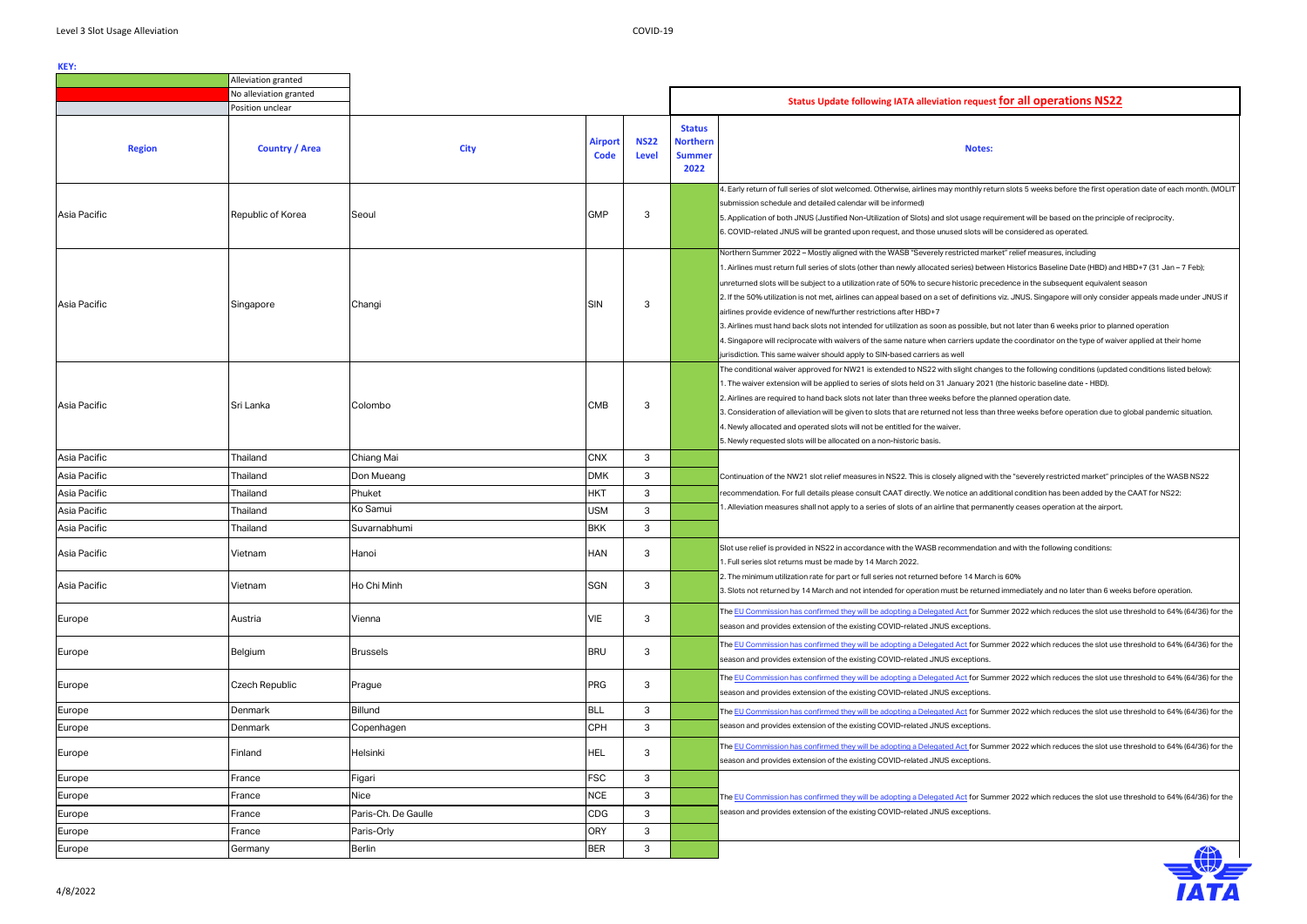**Notes:**

 $S$ ummer 2022 which reduces the slot use threshold to 64% (64/36) for the

Summer 2022 which reduces the slot use threshold to 64% (64/36) for the

Summer 2022 which reduces the slot use threshold to 64% (64/36) for the

ey will be adopting a Delegated Act for Summer 2022 which reduces the e existing COVID-related JNUS exceptions.

 $S$ ummer 2022 which reduces the slot use threshold to 64% (64/36) for the

the pandemic that exceed at least 4: eslot is held.



|               | Alleviation granted    |                          |                               |                             |                                                           |                                                                                                                                                                                                                                                                                                                                                                                                                      |
|---------------|------------------------|--------------------------|-------------------------------|-----------------------------|-----------------------------------------------------------|----------------------------------------------------------------------------------------------------------------------------------------------------------------------------------------------------------------------------------------------------------------------------------------------------------------------------------------------------------------------------------------------------------------------|
|               | No alleviation granted |                          |                               |                             |                                                           | <b>Status Update following IATA alleviation reque</b>                                                                                                                                                                                                                                                                                                                                                                |
|               | Position unclear       |                          |                               |                             |                                                           |                                                                                                                                                                                                                                                                                                                                                                                                                      |
| <b>Region</b> | <b>Country / Area</b>  | <b>City</b>              | <b>Airport</b><br><b>Code</b> | <b>NS22</b><br><b>Level</b> | <b>Status</b><br><b>Northern</b><br><b>Summer</b><br>2022 | <b>Notes</b>                                                                                                                                                                                                                                                                                                                                                                                                         |
| Europe        | Germany                | Duesseldorf              | <b>DUS</b>                    | 3                           |                                                           |                                                                                                                                                                                                                                                                                                                                                                                                                      |
| Europe        | Germany                | Frankfurt                | <b>FRA</b>                    | 3                           |                                                           |                                                                                                                                                                                                                                                                                                                                                                                                                      |
| Europe        | Germany                | Hamburg                  | HAM                           | 3                           |                                                           | The EU Commission has confirmed they will be adopting a Delegated Act for Su                                                                                                                                                                                                                                                                                                                                         |
| Europe        | Germany                | Hannover                 | HAJ                           | $\mathbf{3}$                |                                                           | season and provides extension of the existing COVID-related JNUS exceptions                                                                                                                                                                                                                                                                                                                                          |
| Europe        | Germany                | Munich                   | <b>MUC</b>                    | 3                           |                                                           |                                                                                                                                                                                                                                                                                                                                                                                                                      |
| Europe        | Germany                | Stuttgart                | <b>STR</b>                    | $\mathbf{3}$                |                                                           |                                                                                                                                                                                                                                                                                                                                                                                                                      |
| Europe        | Greece                 | Chania                   | CHQ                           | $\mathbf{3}$                |                                                           |                                                                                                                                                                                                                                                                                                                                                                                                                      |
| Europe        | Greece                 | Chios                    | <b>JKH</b>                    | $\mathbf{3}$                |                                                           |                                                                                                                                                                                                                                                                                                                                                                                                                      |
| Europe        | Greece                 | Corfu                    | <b>CFU</b>                    | 3                           |                                                           |                                                                                                                                                                                                                                                                                                                                                                                                                      |
| Europe        | Greece                 | Heraklion                | <b>HER</b>                    | 3                           |                                                           |                                                                                                                                                                                                                                                                                                                                                                                                                      |
| Europe        | Greece                 | Kalamata                 | <b>KLX</b>                    | $\mathbf{3}$                |                                                           |                                                                                                                                                                                                                                                                                                                                                                                                                      |
| Europe        | Greece                 | Karpathos                | AOK                           | $\mathbf{3}$                |                                                           |                                                                                                                                                                                                                                                                                                                                                                                                                      |
| Europe        | Greece                 | Kefallinia               | <b>EFL</b>                    | 3                           |                                                           |                                                                                                                                                                                                                                                                                                                                                                                                                      |
| Europe        | Greece                 | Kithira                  | KIT                           | $\mathbf{3}$                |                                                           |                                                                                                                                                                                                                                                                                                                                                                                                                      |
| Europe        | Greece                 | Kos                      | <b>KGS</b>                    | $\mathbf{3}$                |                                                           | The EU Commission has confirmed they will be adopting a Delegated Act for Su<br>season and provides extension of the existing COVID-related JNUS exceptions                                                                                                                                                                                                                                                          |
| Europe        | Greece                 | Mikonos                  | <b>JMK</b>                    | $\mathbf{3}$                |                                                           |                                                                                                                                                                                                                                                                                                                                                                                                                      |
| Europe        | Greece                 | Paros                    | <b>PAS</b>                    | $\mathbf{3}$                |                                                           |                                                                                                                                                                                                                                                                                                                                                                                                                      |
| Europe        | Greece                 | Patras                   | <b>GPA</b>                    | $\mathbf{3}$                |                                                           |                                                                                                                                                                                                                                                                                                                                                                                                                      |
| Europe        | Greece                 | Rhodes                   | <b>RHO</b>                    | 3                           |                                                           |                                                                                                                                                                                                                                                                                                                                                                                                                      |
| Europe        | Greece                 | Siteia                   | <b>JSH</b>                    | $\sqrt{3}$                  |                                                           |                                                                                                                                                                                                                                                                                                                                                                                                                      |
| Europe        | Greece                 | Thira                    | <b>JTR</b>                    | $\mathbf{3}$                |                                                           |                                                                                                                                                                                                                                                                                                                                                                                                                      |
| Europe        | Greece                 | Volos                    | VOL                           | 3                           |                                                           |                                                                                                                                                                                                                                                                                                                                                                                                                      |
| Europe        | Greece                 | Zakinthos                | <b>ZTH</b>                    | $\sqrt{3}$                  |                                                           |                                                                                                                                                                                                                                                                                                                                                                                                                      |
| Europe        | Greenland              | <b>Ilulissat Airport</b> | <b>JAV</b>                    | 3                           |                                                           |                                                                                                                                                                                                                                                                                                                                                                                                                      |
| Europe        | Greenland              | Kangerlussuaq Airport    | <b>SFJ</b>                    | 3                           |                                                           | The EU Commission has confirmed they will be adopting a Delegated Act for Su<br>season and provides extension of the existing COVID-related JNUS exceptions                                                                                                                                                                                                                                                          |
| Europe        | Greenland              | Nuuk Airport             | <b>GOH</b>                    | 3                           |                                                           |                                                                                                                                                                                                                                                                                                                                                                                                                      |
| Europe        | Iceland                | Keflavik                 | <b>KEF</b>                    | 3                           |                                                           | Following the EU Commission decision: The EU Commission has confirmed they<br>slot use threshold to 64% (64/36) for the season and provides extension of the                                                                                                                                                                                                                                                         |
| Europe        | Ireland                | Dublin                   | <b>DUB</b>                    | 3                           |                                                           | The EU Commission has confirmed they will be adopting a Delegated Act for Su<br>season and provides extension of the existing COVID-related JNUS exceptions                                                                                                                                                                                                                                                          |
| Europe        | Israel                 | <b>Tel Aviv</b>          | TLV                           | 3                           |                                                           | Slot alleviation under the following conditions:<br>1. Slot usage requirement set at 60:40 for NS22 season<br>2. Procedure for slots allocated with T-code<br>3. Prioritizing criteria for re-allocating slots according to available capacity<br>4. JNUS provisions for any prolonged or new government restrictions due to the<br>consecutive weeks, to specific airports, destinations or countries for which the |
| Europe        | Italy                  | Bari                     | <b>BRI</b>                    | 3                           |                                                           |                                                                                                                                                                                                                                                                                                                                                                                                                      |
| Europe        | Italy                  | <b>Brindisi</b>          | <b>BDS</b>                    | 3                           |                                                           |                                                                                                                                                                                                                                                                                                                                                                                                                      |
| Europe        | Italy                  | Cagliari                 | CAG                           | 3                           |                                                           |                                                                                                                                                                                                                                                                                                                                                                                                                      |
| Europe        | Italy                  | Catania                  | <b>CTA</b>                    | $\mathbf{3}$                |                                                           |                                                                                                                                                                                                                                                                                                                                                                                                                      |
|               |                        |                          |                               |                             |                                                           |                                                                                                                                                                                                                                                                                                                                                                                                                      |

# **Position unclear inclear inclear the formal designations IS22**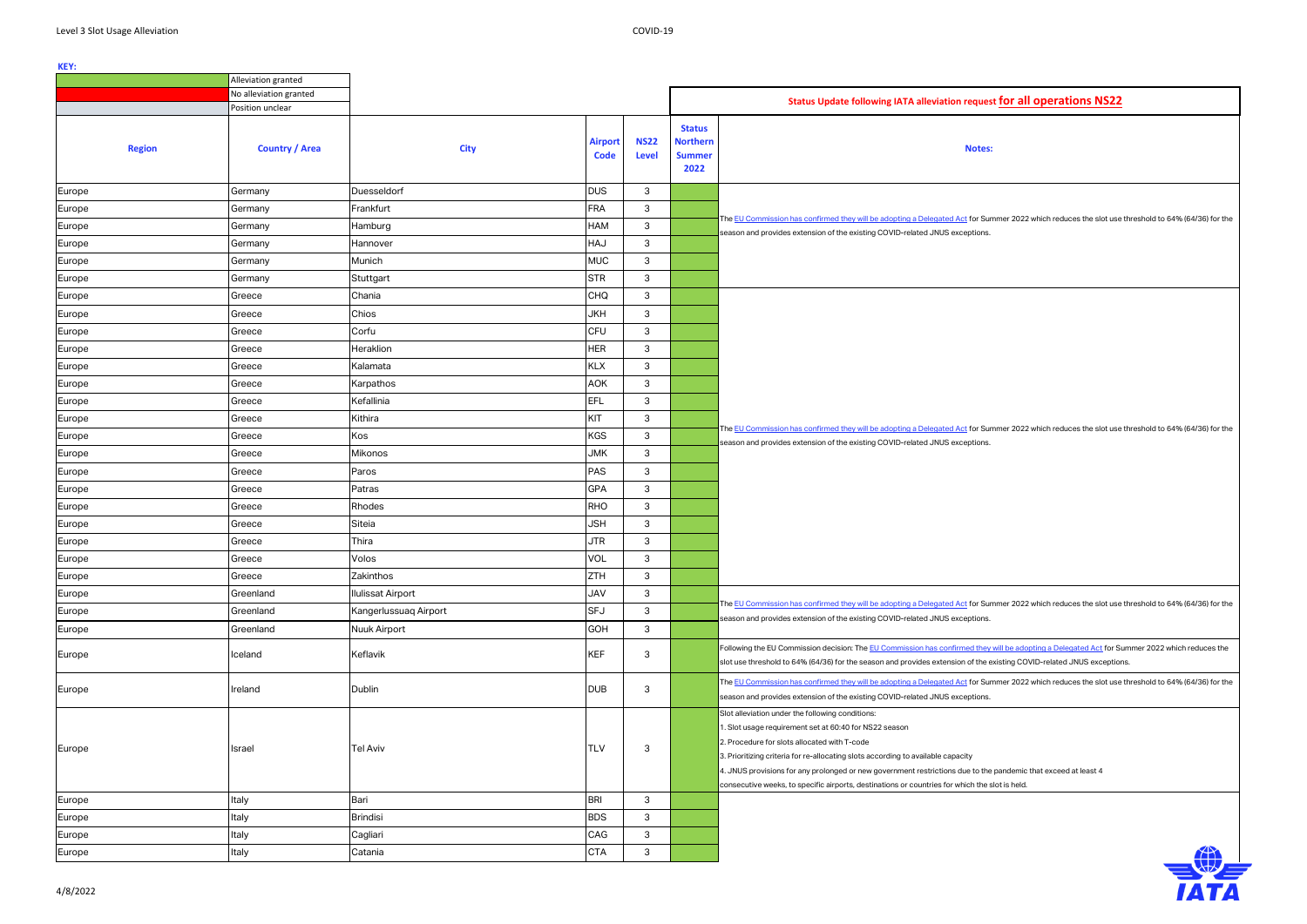Summer 2022 which reduces the slot use threshold to 64% (64/36) for the

 $S$ ummer 2022 which reduces the slot use threshold to 64% (64/36) for the

Summer 2022 which reduces the slot use threshold to 64% (64/36) for the

Summer 2022 which reduces the slot use threshold to 64% (64/36) for the

|               | Alleviation granted    |                           |                               |                             |                                                           |                                                                                                                                                                                                  |
|---------------|------------------------|---------------------------|-------------------------------|-----------------------------|-----------------------------------------------------------|--------------------------------------------------------------------------------------------------------------------------------------------------------------------------------------------------|
|               | No alleviation granted |                           |                               |                             |                                                           | Status Update following IATA alleviation request for all operations NS22                                                                                                                         |
|               | Position unclear       |                           |                               |                             |                                                           |                                                                                                                                                                                                  |
| <b>Region</b> | <b>Country / Area</b>  | <b>City</b>               | <b>Airport</b><br><b>Code</b> | <b>NS22</b><br><b>Level</b> | <b>Status</b><br><b>Northern</b><br><b>Summer</b><br>2022 | Notes:                                                                                                                                                                                           |
| Europe        | Italy                  | Florence                  | <b>FLR</b>                    | 3                           |                                                           |                                                                                                                                                                                                  |
| Europe        | Italy                  | Genova Cristoforo Colombo | GOA                           | 3                           |                                                           |                                                                                                                                                                                                  |
| Europe        | Italy                  | Lampedusa                 | LMP                           | 3                           |                                                           |                                                                                                                                                                                                  |
| Europe        | Italy                  | Milan - Linate            | .IN                           | 3                           |                                                           |                                                                                                                                                                                                  |
| Europe        | Italy                  | Milan - Malpensa          | <b>MXP</b>                    | 3                           |                                                           |                                                                                                                                                                                                  |
| Europe        | Italy                  | Milan - Orio al Serio     | <b>BGY</b>                    | 3                           |                                                           | The EU Commission has confirmed they will be adopting a Delegated Act for Summer 2022 which reduces the slot use<br>season and provides extension of the existing COVID-related JNUS exceptions. |
| Europe        | Italy                  | <b>Naples</b>             | <b>NAP</b>                    | $\ensuremath{\mathsf{3}}$   |                                                           |                                                                                                                                                                                                  |
| Europe        | Italy                  | Olbia Costa Smeralda      | OLB                           | 3                           |                                                           |                                                                                                                                                                                                  |
| Europe        | Italy                  | Palermo                   | <b>PMO</b>                    | 3                           |                                                           |                                                                                                                                                                                                  |
| Europe        | Italy                  | Pantelleria               | PNL                           | $\ensuremath{\mathsf{3}}$   |                                                           |                                                                                                                                                                                                  |
| Europe        | Italy                  | Rome - Ciampino           | <b>CIA</b>                    | 3                           |                                                           |                                                                                                                                                                                                  |
| Europe        | Italy                  | Rome - Fiumicino          | FCO                           | 3                           |                                                           |                                                                                                                                                                                                  |
| Europe        | Italy                  | Treviso                   | <b>TSF</b>                    | 3                           |                                                           |                                                                                                                                                                                                  |
| Europe        | Italy                  | Turin                     | <b>TRN</b>                    | 3                           |                                                           |                                                                                                                                                                                                  |
| Europe        | Italy                  | Venice                    | <b>VCE</b>                    | 3                           |                                                           |                                                                                                                                                                                                  |
| Europe        | Netherlands            | Amsterdam                 | AMS                           | 3                           |                                                           |                                                                                                                                                                                                  |
| Europe        | Netherlands            | Eindhoven                 | <b>EIN</b>                    | 3                           |                                                           | The EU Commission has confirmed they will be adopting a Delegated Act for Summer 2022 which reduces the slot use                                                                                 |
| Europe        | Netherlands            | Rotterdam                 | <b>RTM</b>                    | 3                           |                                                           | season and provides extension of the existing COVID-related JNUS exceptions.                                                                                                                     |
| Europe        | Norway                 | Bergen                    | <b>BGO</b>                    | 3                           |                                                           |                                                                                                                                                                                                  |
| Europe        | Norway                 | Oslo-Gardermoen           | <b>OSL</b>                    | 3                           |                                                           |                                                                                                                                                                                                  |
| Europe        | Norway                 | Stavanger                 | <b>SVG</b>                    | 3                           |                                                           | Norway as part of EEA will be aligned to the EU Regulation for slot relief NS22                                                                                                                  |
| Europe        | Norway                 | Tromsø                    | <b>TOS</b>                    | 3                           |                                                           |                                                                                                                                                                                                  |
| Europe        | Norway                 | Trondheim                 | <b>TRD</b>                    | $\ensuremath{\mathsf{3}}$   |                                                           |                                                                                                                                                                                                  |
| Europe        | Poland                 | Krakow                    | <b>KRK</b>                    | 3                           |                                                           |                                                                                                                                                                                                  |
| Europe        | Poland                 | Poznan                    | POZ                           | 3                           |                                                           | The EU Commission has confirmed they will be adopting a Delegated Act for Summer 2022 which reduces the slot use<br>season and provides extension of the existing COVID-related JNUS exceptions. |
| Europe        | Poland                 | Warsaw Chopina            | <b>WAW</b>                    | 3                           |                                                           |                                                                                                                                                                                                  |
| Europe        | Portugal               | Faro                      | FAO                           | 3                           |                                                           |                                                                                                                                                                                                  |
| Europe        | Portugal               | Funchal                   | <b>FNC</b>                    | 3                           |                                                           | The EU Commission has confirmed they will be adopting a Delegated Act for Summer 2022 which reduces the slot use                                                                                 |
| Europe        | Portugal               | Lisbon                    | .IS                           | 3                           |                                                           | season and provides extension of the existing COVID-related JNUS exceptions.                                                                                                                     |
| Europe        | Portugal               | Porto                     | <b>OPO</b>                    | 3                           |                                                           |                                                                                                                                                                                                  |
| Europe        | Russian Federation     | Moscow-Sheremetyevo       | SVO                           | 3                           |                                                           | Conditional waiver for NS22 (for COVID-19):<br>1. Slots not intended to be used must be returned 3-4 weeks before operation.                                                                     |
| Europe        | Russian Federation     | Moscow-Vnukovo            | <b>VKO</b>                    | 3                           |                                                           | Unconditional waiver for NS22 (for COVID-19)                                                                                                                                                     |
| Europe        | Spain                  | Alicante                  | <b>ALC</b>                    | 3                           |                                                           |                                                                                                                                                                                                  |
| Europe        | Spain                  | Barcelona                 | <b>BCN</b>                    | 3                           |                                                           |                                                                                                                                                                                                  |
| Europe        | Spain                  | Bilbao                    | <b>BIO</b>                    | 3                           |                                                           |                                                                                                                                                                                                  |
| Europe        | Spain                  | Fuerteventura             | <b>FUE</b>                    | 3                           |                                                           |                                                                                                                                                                                                  |
| Europe        | Spain                  | Gran Canaria              | LPA                           | 3                           |                                                           |                                                                                                                                                                                                  |
|               |                        |                           |                               |                             |                                                           |                                                                                                                                                                                                  |



|  |  |  |  |  | st for all operations NS22 |
|--|--|--|--|--|----------------------------|
|--|--|--|--|--|----------------------------|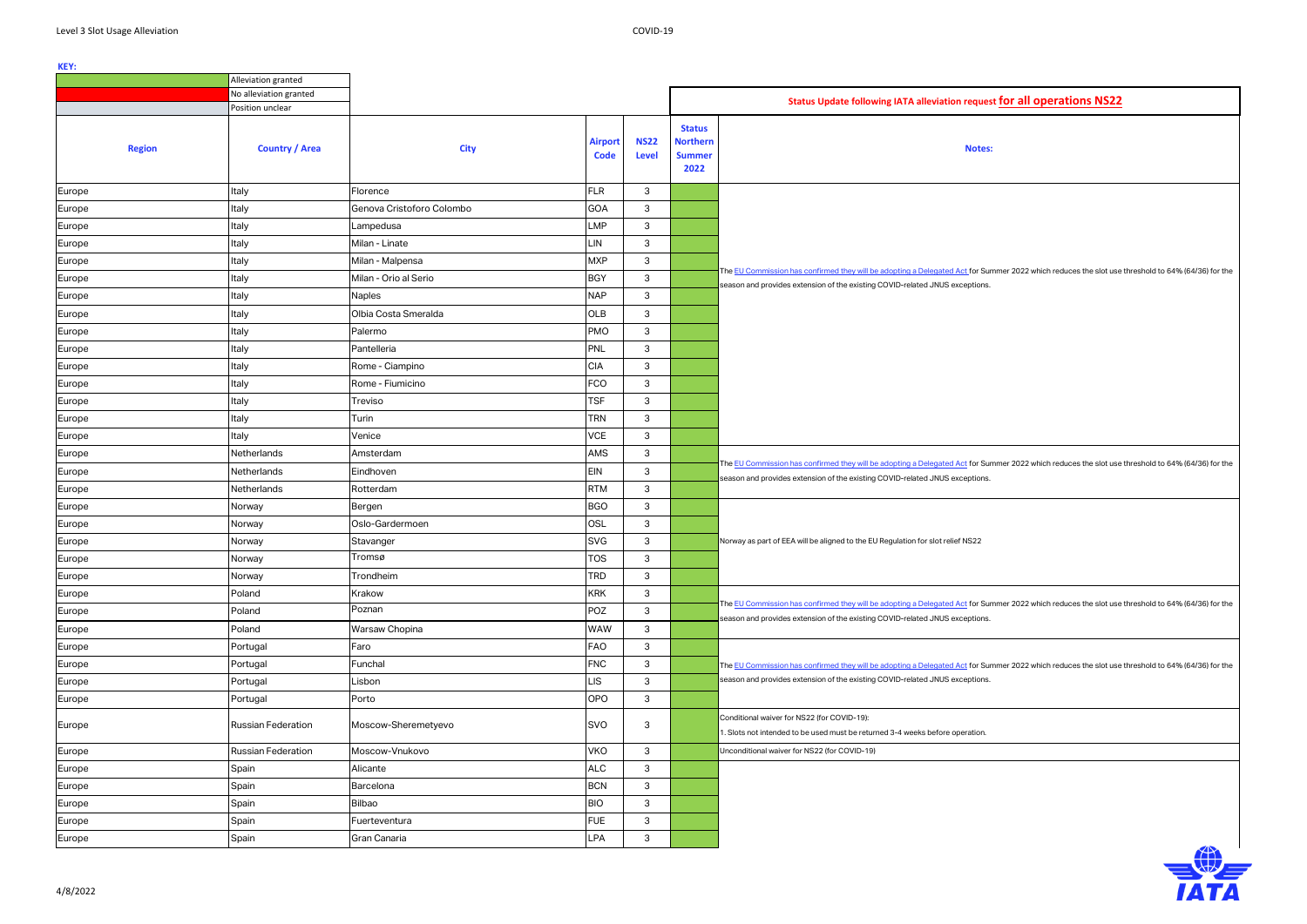### **Notes:**

ummer 2022 which reduces the slot use threshold to 64% (64/36) for the

 $\mu$ mmer 2022 which reduces the slot use threshold to 64% (64/36) for the

ntentional non-use of slots, the following conditions shall apply: r Lose It (U/L)" rule is expected to be implemented by the partner country

I for S22, shall be granted a waiver from non-use and be eligible to be

 $\overline{a}$  use as soon as is practical and not later than two weeks before the date all consider the event that regulation decisions of the governments n all but essential travel, prevents a planned flight from operating and e within this 2-weeks deadline should actually be considered as operated

historic status only if they meet the slot utilisation rate requirement s of the air carriers benefiting from the waiver and the carrier concerned

ases operations at the airport.

erate misuse of slots.

over new demand for the same slot timings in the next equivalent season,

paragraph during S21 and S22 will have priority over series operated in  $\,$ 

commendation for airport slot alleviation measures apply.

slot use rules for NS22 will be:

wh the Summer 2022 slot rules, including the details on JNUS. In er 2022 . For more information please contact coordinator directly.



|               | Alleviation granted    |                        |                               |                             |                                                           |                                                                                                                                                                                                                                                                                                                                                                                                                                                                                                                                                                                  |  |  |  |
|---------------|------------------------|------------------------|-------------------------------|-----------------------------|-----------------------------------------------------------|----------------------------------------------------------------------------------------------------------------------------------------------------------------------------------------------------------------------------------------------------------------------------------------------------------------------------------------------------------------------------------------------------------------------------------------------------------------------------------------------------------------------------------------------------------------------------------|--|--|--|
|               | No alleviation granted |                        |                               |                             |                                                           |                                                                                                                                                                                                                                                                                                                                                                                                                                                                                                                                                                                  |  |  |  |
|               | Position unclear       |                        |                               |                             |                                                           | Status Update following IATA alleviation request fo                                                                                                                                                                                                                                                                                                                                                                                                                                                                                                                              |  |  |  |
| <b>Region</b> | <b>Country / Area</b>  | <b>City</b>            | <b>Airport</b><br><b>Code</b> | <b>NS22</b><br><b>Level</b> | <b>Status</b><br><b>Northern</b><br><b>Summer</b><br>2022 | <b>Notes:</b>                                                                                                                                                                                                                                                                                                                                                                                                                                                                                                                                                                    |  |  |  |
| Europe        | Spain                  | Ibiza                  | <b>IBZ</b>                    | 3                           |                                                           |                                                                                                                                                                                                                                                                                                                                                                                                                                                                                                                                                                                  |  |  |  |
| Europe        | Spain                  | Lanzarote              | <b>ACE</b>                    | 3                           |                                                           | The EU Commission has confirmed they will be adopting a Delegated Act for Summer<br>season and provides extension of the existing COVID-related JNUS exceptions.                                                                                                                                                                                                                                                                                                                                                                                                                 |  |  |  |
| Europe        | Spain                  | Madrid Barajas         | <b>MAD</b>                    | 3                           |                                                           |                                                                                                                                                                                                                                                                                                                                                                                                                                                                                                                                                                                  |  |  |  |
| Europe        | Spain                  | Malaga                 | <b>AGP</b>                    | 3                           |                                                           |                                                                                                                                                                                                                                                                                                                                                                                                                                                                                                                                                                                  |  |  |  |
| Europe        | Spain                  | Menorca                | <b>MAH</b>                    | 3                           |                                                           |                                                                                                                                                                                                                                                                                                                                                                                                                                                                                                                                                                                  |  |  |  |
| Europe        | Spain                  | Palma Mallorca         | PMI                           | 3                           |                                                           |                                                                                                                                                                                                                                                                                                                                                                                                                                                                                                                                                                                  |  |  |  |
| Europe        | Spain                  | Tenerife - Sur         | <b>TFS</b>                    | 3                           |                                                           |                                                                                                                                                                                                                                                                                                                                                                                                                                                                                                                                                                                  |  |  |  |
| Europe        | Spain                  | Valencia               | <b>VLC</b>                    | 3                           |                                                           |                                                                                                                                                                                                                                                                                                                                                                                                                                                                                                                                                                                  |  |  |  |
| Europe        | Sweden                 | Gothenburg             | <b>GOT</b>                    | 3                           |                                                           |                                                                                                                                                                                                                                                                                                                                                                                                                                                                                                                                                                                  |  |  |  |
| Europe        | Sweden                 | Stockholm-Arlanda      | <b>ARN</b>                    | 3                           |                                                           | The EU Commission has confirmed they will be adopting a Delegated Act for Summer<br>season and provides extension of the existing COVID-related JNUS exceptions.                                                                                                                                                                                                                                                                                                                                                                                                                 |  |  |  |
| Europe        | Sweden                 | Stockholm-Bromma       | <b>BMA</b>                    | 3                           |                                                           |                                                                                                                                                                                                                                                                                                                                                                                                                                                                                                                                                                                  |  |  |  |
| Europe        | Switzerland            | Geneva                 | <b>GVA</b>                    | 3                           |                                                           |                                                                                                                                                                                                                                                                                                                                                                                                                                                                                                                                                                                  |  |  |  |
| Europe        | Switzerland            | Zurich                 | <b>ZRH</b>                    | $\mathsf 3$                 |                                                           | Slot Coordination Switzerland will apply the EU Regulation for NS22.                                                                                                                                                                                                                                                                                                                                                                                                                                                                                                             |  |  |  |
| Europe        | Turkey                 | Antalya                | <b>AYT</b>                    | 3                           |                                                           | Slot use relief granted for Northern Summer 2022 on the principle of reciprocity:<br>In order to maintain sustainability for each industry partner and to discourage intentic<br>1. Within the scope of ensuring reciprocity, application of exclusion of "Use It or Lose<br>of the route as well.<br>2. Only slots, which were granted historic rights from S21 and were reallocated for S2<br>granted historic rights at the end of S22 season.<br>3. Airlines should cancel slots subject to the waiver, which they do not intend to use a                                    |  |  |  |
| Europe        | Turkey                 | Istanbul               | <b>IST</b>                    | 3                           |                                                           | of operation in order for that slot to be considered as operated. Coordinator shall cor<br>(excluding the government advisories), such as closure of borders or prevention all b<br>shall decide based on a carrier's justification whether a given cancelation made withir<br>or not.<br>4. Slots newly allocated and operated as a series in S22 may be considered for histor<br>stated below for S22 and if their availability was not resulting from cancelations of the<br>has operated its all other series of slots which have historic rights.                           |  |  |  |
| Europe        | Turkey                 | Istanbul Sabiha Gökçen | <b>SAW</b>                    | 3                           |                                                           | 5. Slot utilisation rate requirement for S22 shall be designated as 50% for all carriers.<br>6. Slot Waiver shall not apply to series of slots of an airline that permanently ceases o<br>7. Slot Waiver shall not apply to any series of slots of a carrier in case of a deliberate r<br>8. Series operated as approved on a non-historic basis in S22 will have priority over n<br>subject to capacity availability and any other legal conditions.<br>9. For the initial coordination of S23, series operated as stated in the previous paragra<br>such a manner only in S22. |  |  |  |
| Europe        | Ukraine                | Kyiv                   | <b>KBP</b>                    | 3                           |                                                           | Extension of the Northern Winter 2021 Worldwide Airport Slot Board (WASB) recomm                                                                                                                                                                                                                                                                                                                                                                                                                                                                                                 |  |  |  |
| Europe        | United Kingdom         | Birmingham             | <b>BHX</b>                    | 3                           |                                                           |                                                                                                                                                                                                                                                                                                                                                                                                                                                                                                                                                                                  |  |  |  |
| Europe        | United Kingdom         | <b>Bristol</b>         | <b>BRS</b>                    | 3                           |                                                           | Reduced slot use requirement of 70% with JNUS.                                                                                                                                                                                                                                                                                                                                                                                                                                                                                                                                   |  |  |  |
| Europe        | United Kingdom         | London-City            | LCY                           | 3                           |                                                           | The UK Secretary of State for Transport has provided initial guidance that the slot us                                                                                                                                                                                                                                                                                                                                                                                                                                                                                           |  |  |  |
| Europe        | United Kingdom         | London-Gatwick         | LGW                           | 3                           |                                                           | 1.70/30 usage requirement                                                                                                                                                                                                                                                                                                                                                                                                                                                                                                                                                        |  |  |  |
| Europe        | United Kingdom         | London-Heathrow        | LHR                           | 3                           |                                                           | 2. JNUS with some changes to that prescribed in NW21.                                                                                                                                                                                                                                                                                                                                                                                                                                                                                                                            |  |  |  |
| Europe        | United Kingdom         | London-Luton           | LTN                           | 3                           |                                                           | The UK Government has published the <u>Draft Statutory Instrument</u> that lays down the                                                                                                                                                                                                                                                                                                                                                                                                                                                                                         |  |  |  |
| Europe        | United Kingdom         | Manchester             | <b>MAN</b>                    | 3                           |                                                           | In response to the new policy, ACL UK has provided updated guidance for Summer 2                                                                                                                                                                                                                                                                                                                                                                                                                                                                                                 |  |  |  |
|               |                        |                        |                               |                             |                                                           |                                                                                                                                                                                                                                                                                                                                                                                                                                                                                                                                                                                  |  |  |  |

## **Position include for all operations NS22**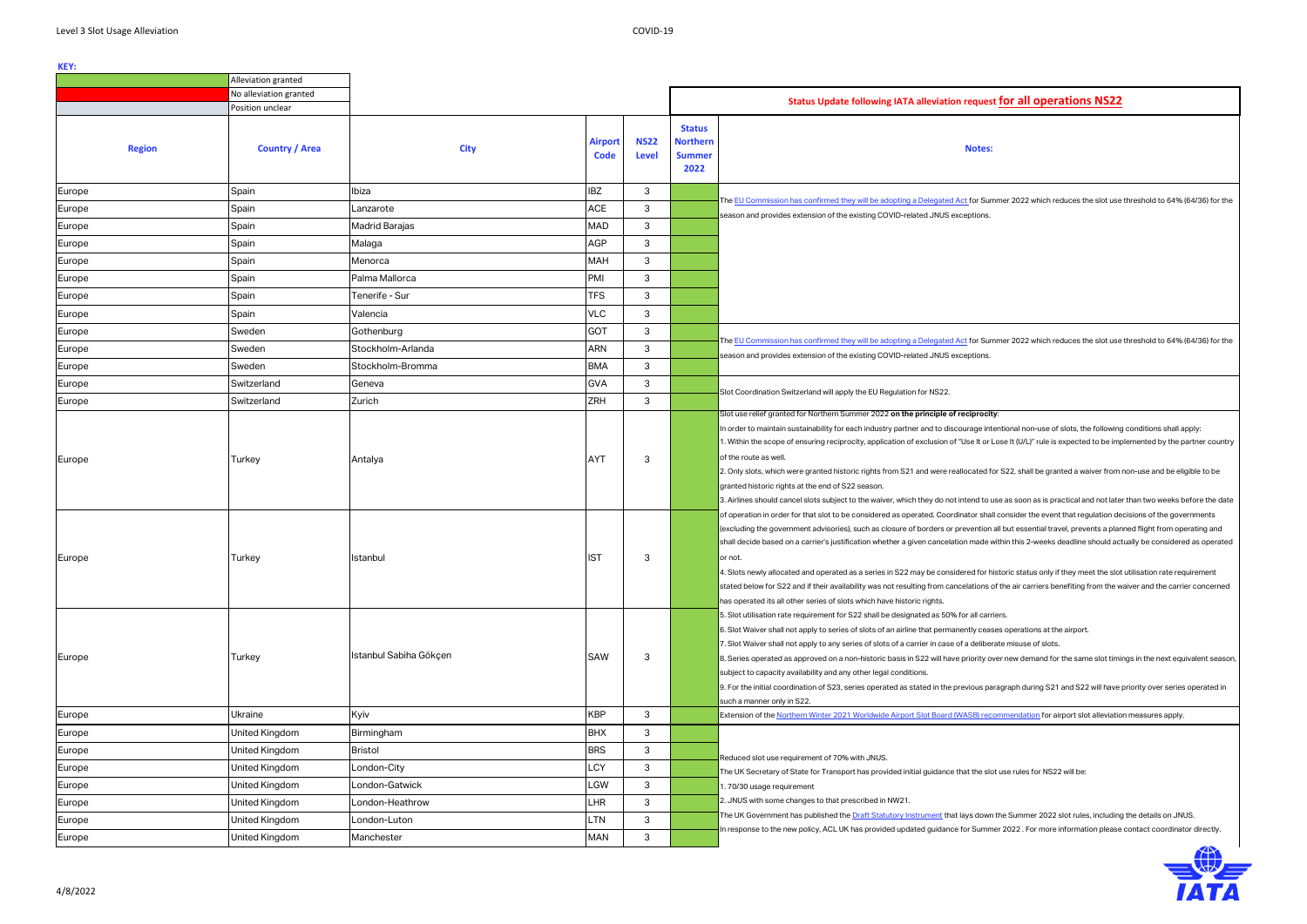|                        | Alleviation granted         |                                           |                        |                             |                                                           |                                                                                                                                                                                                                                                                                                                                                                                                                                                                                                                                                                                                                                                                                                                 |
|------------------------|-----------------------------|-------------------------------------------|------------------------|-----------------------------|-----------------------------------------------------------|-----------------------------------------------------------------------------------------------------------------------------------------------------------------------------------------------------------------------------------------------------------------------------------------------------------------------------------------------------------------------------------------------------------------------------------------------------------------------------------------------------------------------------------------------------------------------------------------------------------------------------------------------------------------------------------------------------------------|
|                        | No alleviation granted      |                                           |                        |                             |                                                           | Status Update following IATA alleviation request for all operations NS22                                                                                                                                                                                                                                                                                                                                                                                                                                                                                                                                                                                                                                        |
|                        | Position unclear            |                                           |                        |                             |                                                           |                                                                                                                                                                                                                                                                                                                                                                                                                                                                                                                                                                                                                                                                                                                 |
| <b>Region</b>          | <b>Country / Area</b>       | <b>City</b>                               | <b>Airport</b><br>Code | <b>NS22</b><br><b>Level</b> | <b>Status</b><br><b>Northern</b><br><b>Summer</b><br>2022 | <b>Notes:</b>                                                                                                                                                                                                                                                                                                                                                                                                                                                                                                                                                                                                                                                                                                   |
| Europe                 | <b>United Kingdom</b>       | Stansted                                  | <b>STN</b>             | 3                           |                                                           |                                                                                                                                                                                                                                                                                                                                                                                                                                                                                                                                                                                                                                                                                                                 |
| Middle East and Africa | Ghana                       | Accra                                     | <b>ACC</b>             | 3                           |                                                           | Slot alleviation under the following conditions:<br>I. Full series should be returned before 8 February 2022 to get alleviation<br>2. Slot usage requirement set at 50:50 for NS22 season<br>3. Slots operated on non-historic basis will have priority over new requests<br>4. JNUS provisions for COVID-19 as per the WASB recommendations                                                                                                                                                                                                                                                                                                                                                                    |
| Middle East and Africa | Morocco                     | Casablanca                                | <b>CMN</b>             | 3                           |                                                           | Reduced slot use requirement of 64% with the following conditions:<br>In case of possible saturation due to application of sanitary measures, the DGCA reserves the right to take appropriate measures and rules                                                                                                                                                                                                                                                                                                                                                                                                                                                                                                |
| Middle East and Africa | Morocco                     | Rabat Salé                                | <b>RBA</b>             | 3                           |                                                           | coordination with aviation authorities to ensure that flights are carried out in accordance with the safety, security and health measures issue<br>national authorities.                                                                                                                                                                                                                                                                                                                                                                                                                                                                                                                                        |
| Middle East and Africa | Republic of Cape Verde      | Aeroporto Internacional Amilcar Cabral    | <b>SID</b>             | 3                           |                                                           |                                                                                                                                                                                                                                                                                                                                                                                                                                                                                                                                                                                                                                                                                                                 |
| Middle East and Africa | Republic of Cape Verde      | Aeroporto Internacional Aristides Pereira | <b>BVC</b>             | $\mathbf{3}$                |                                                           | Unconditional waiver for NS22 (for COVID-19)                                                                                                                                                                                                                                                                                                                                                                                                                                                                                                                                                                                                                                                                    |
| Middle East and Africa | Republic of Cape Verde      | Aeroporto Internacional Nelson Mandela    | RAI                    | 3                           |                                                           |                                                                                                                                                                                                                                                                                                                                                                                                                                                                                                                                                                                                                                                                                                                 |
| Middle East and Africa | Saudi Arabia                | Dammam                                    | <b>DMM</b>             | 3                           |                                                           | Conditional waiver for NS22 (for COVID) on the principle of reciprocity:<br>1. Only series of slots, which were granted historic right from the IATA Summer 2021 (S21) and were reallocated for S22, will be considered<br>waiver and will be eligible to be granted historic rights for the S23 season.<br>2. The cancellation of slots, which airlines do not intend to operate, must be made in advance not less that 3 weeks prior to operation. Slots                                                                                                                                                                                                                                                      |
| Middle East and Africa | Saudi Arabia                | Jeddah                                    | <b>JED</b>             | 3                           |                                                           | cancelled in accordance with this clause will not be entitled for consideration under the waiver.<br>3. New series of slots operating on a non-historic basis in S22 should have priority over new requests for the S23 season, subject to the ava<br>airport capacity.                                                                                                                                                                                                                                                                                                                                                                                                                                         |
| Middle East and Africa | Saudi Arabia                | Riyadh                                    | <b>RUH</b>             | 3                           |                                                           | 1. Unutilized slots under justified non-utilization of slots (JNUS), resulting from COVID-19 related restrictions causing the cancellation, will b<br>as operated. Airlines should request JNUS with supplementary information at the time of the cancellation of the respective slots.<br>5. The waiver will not apply to airlines discontinuing service to an airport.<br>6. The waiver will be conditional on the reciprocity of slot alleviation measures in the respective foreign country.                                                                                                                                                                                                                |
| Middle East and Africa | South Africa                | Cape Town                                 | <b>CPT</b>             | 3                           |                                                           | Conditional waiver for NS22 (for COVID-19):<br>1. All slots for the NS22 will be fully exempt from the 80/20 rule.                                                                                                                                                                                                                                                                                                                                                                                                                                                                                                                                                                                              |
| Middle East and Africa | South Africa                | Durban                                    | <b>DUR</b>             | 3                           |                                                           | 2. Airline operators will not gain any historical rights to newly allocated slots that they use during the NS22 season as this season has been v<br>(What this means, is that airlines with newly allocated slots for NS22 will not gain historicity for those slots.)                                                                                                                                                                                                                                                                                                                                                                                                                                          |
| Middle East and Africa | South Africa                | Johannesburg                              | JNB                    | 3                           |                                                           | 3. The South African Slot Coordinator would like to request that Airline Operators the slots that they are not using or going to use as soon as<br>however no later than two weeks prior to the operations.                                                                                                                                                                                                                                                                                                                                                                                                                                                                                                     |
| Middle East and Africa | Tunisia                     | Tunis-Carthage                            | <b>TUN</b>             | 3                           |                                                           |                                                                                                                                                                                                                                                                                                                                                                                                                                                                                                                                                                                                                                                                                                                 |
| Middle East and Africa | <b>United Arab Emirates</b> | Dubai Al Maktoum International            | <b>DWC</b>             | 3                           |                                                           | Not applicable                                                                                                                                                                                                                                                                                                                                                                                                                                                                                                                                                                                                                                                                                                  |
| Middle East and Africa | <b>United Arab Emirates</b> | Dubai International                       | <b>DXB</b>             | 3                           |                                                           | Please note the special provisions related to historic slots and alleviation due to the Northern Runway Rehabilitation in DXB<br>NS22 slot use relief measures:<br>1. Alleviation for full series, provided they are returned to the coordinator between HBD and 2355 UTC on 2 February 2022 (HBD+2)<br>2. The coordinator will apply a utilisation target of 70% for all remaining historic slots left in the database after HBD+2<br>3. For newly allocated slots to be considered as historic slots in S23, a utilisation target of 70% must be achieved on slots held in the databa<br>July 2022 to the end of the season, without any cancellations being made up to HBD+2.<br>4. Limited JNUS provisions. |
| North Asia             | China, P.R.                 | <b>Beijing Capital</b>                    | <b>PEK</b>             | 3                           |                                                           |                                                                                                                                                                                                                                                                                                                                                                                                                                                                                                                                                                                                                                                                                                                 |
| North Asia             | China, P.R.                 | <b>Beijing Daxing</b>                     | <b>PKX</b>             | 3                           |                                                           |                                                                                                                                                                                                                                                                                                                                                                                                                                                                                                                                                                                                                                                                                                                 |
| North Asia             | China, P.R.                 | Chengdu Shuangliu                         | CTU                    | 3                           |                                                           |                                                                                                                                                                                                                                                                                                                                                                                                                                                                                                                                                                                                                                                                                                                 |
| North Asia             | China, P.R.                 | Chongqing Jiangbei                        | <b>CKG</b>             | 3                           |                                                           |                                                                                                                                                                                                                                                                                                                                                                                                                                                                                                                                                                                                                                                                                                                 |
| North Asia             | China, P.R.                 | Dalian Zhoushuizi                         | DLC                    | 3                           |                                                           |                                                                                                                                                                                                                                                                                                                                                                                                                                                                                                                                                                                                                                                                                                                 |
|                        |                             |                                           |                        |                             |                                                           |                                                                                                                                                                                                                                                                                                                                                                                                                                                                                                                                                                                                                                                                                                                 |

# **Position include include to uncle for all operations NS22**

 $\mathsf k$  reserves the right to take appropriate measures and rules in  $\rm{c}$ ordance with the safety, security and health measures issued by the

 $\sim$  2021 (S21) and were reallocated for S22, will be considered under the

1de in advance not less that 3 weeks prior to operation. Slots not nder the waiver.

 $\overline{\phantom{a}}$  orer new requests for the S23 season, subject to the availability of

COVID-19 related restrictions causing the cancellation, will be considered he time of the cancellation of the respective slots.

t they use during the NS22 season as this season has been waivered. historicity for those slots.)

ors the slots that they are not using or going to use as soon as possible

 $\,$ n target of 70% must be achieved on slots held in the database, from 4

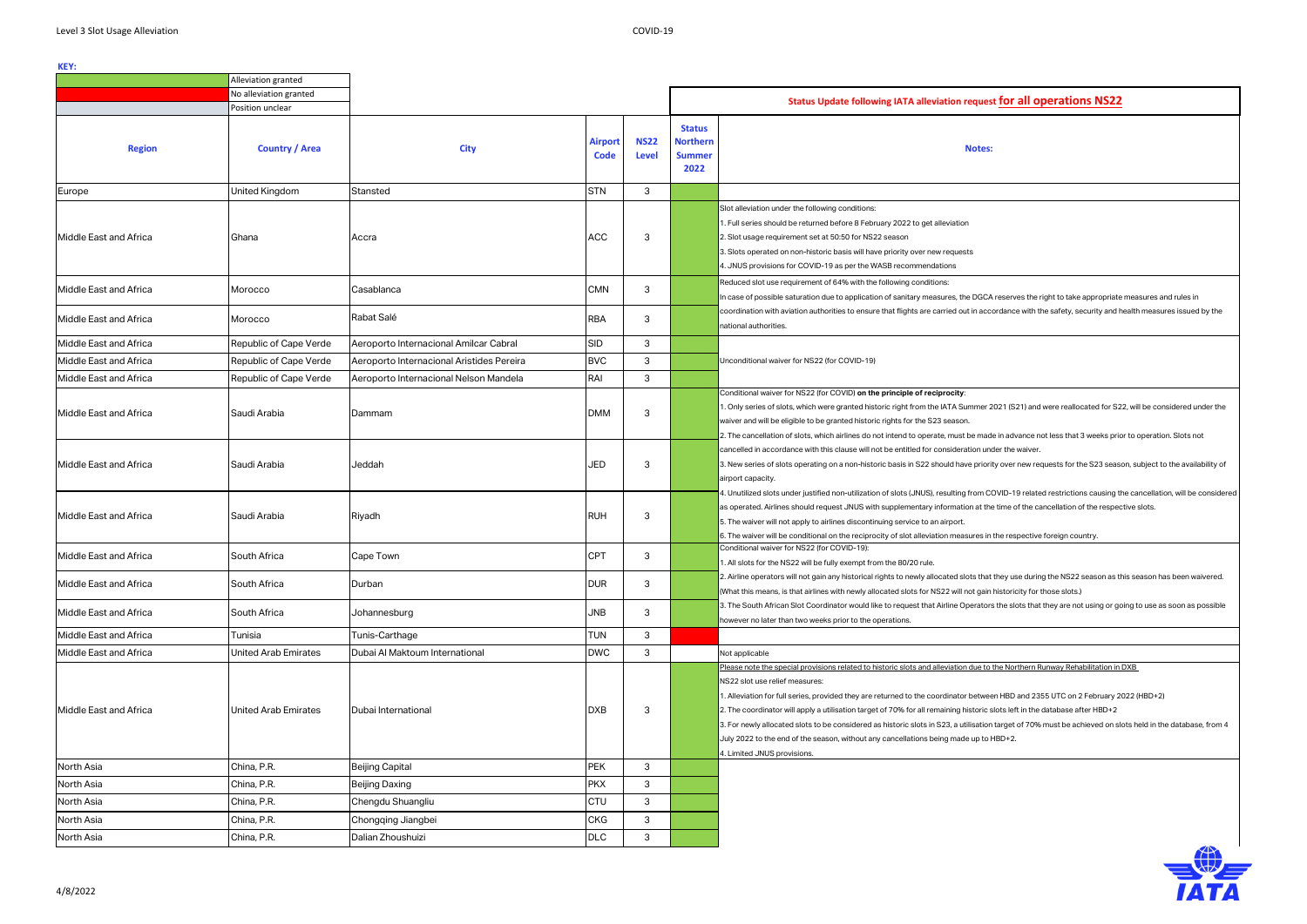th the following conditions:

s before the date of operation

eks in advance due to force majeure such as government epidemic

mendation. Emphasis is placed on the following conditions: ocated for S22.

to the following conditions on the **principle of reciprocity**:

e, but at the latest 4 weeks before planned operation. For slots that are monitoring mechanisms for the purposes of granting the historic

historic status in Summer 2022 Slot Historical Listing SHL. Any newly only if they meet the 80% usage requirement;

due to COVID-19 will not receive historic entitlements, however if they

tions at HKG during the season. All their allocated slots will automatically

 $\sigma$  rocal relief to HKG-based airlines. To the extent that HKG-based airlines. ot offer reciprocal relief to HKG-based airlines, HKSCO may determine

tinued co-operation to return any series of unwanted slots as early as  $s$ lots, as new slots allocated by the historic baseline date of 31 January

led that these slots come from historic slots and are returned at least 4

ellations are made for the entire series of historic slots, provided that

3. aregularity of airports for new slots and for slots not returned/cancelled

|                     | Alleviation granted    |                     |                               |                             |                                                           |                                                                                                                                                                                                                                                                                                                                                                                                                                                                                                                                                                                                                                                                                                                                                                                                                                                                                                                                                          |
|---------------------|------------------------|---------------------|-------------------------------|-----------------------------|-----------------------------------------------------------|----------------------------------------------------------------------------------------------------------------------------------------------------------------------------------------------------------------------------------------------------------------------------------------------------------------------------------------------------------------------------------------------------------------------------------------------------------------------------------------------------------------------------------------------------------------------------------------------------------------------------------------------------------------------------------------------------------------------------------------------------------------------------------------------------------------------------------------------------------------------------------------------------------------------------------------------------------|
|                     | No alleviation granted |                     |                               |                             |                                                           | Status Update following IATA alleviation request fo                                                                                                                                                                                                                                                                                                                                                                                                                                                                                                                                                                                                                                                                                                                                                                                                                                                                                                      |
|                     | Position unclear       |                     |                               |                             |                                                           |                                                                                                                                                                                                                                                                                                                                                                                                                                                                                                                                                                                                                                                                                                                                                                                                                                                                                                                                                          |
| <b>Region</b>       | <b>Country / Area</b>  | <b>City</b>         | <b>Airport</b><br><b>Code</b> | <b>NS22</b><br><b>Level</b> | <b>Status</b><br><b>Northern</b><br><b>Summer</b><br>2022 | <b>Notes:</b>                                                                                                                                                                                                                                                                                                                                                                                                                                                                                                                                                                                                                                                                                                                                                                                                                                                                                                                                            |
| North Asia          | China, P.R.            | Guangzhou Baiyun    | CAN                           | 3                           |                                                           |                                                                                                                                                                                                                                                                                                                                                                                                                                                                                                                                                                                                                                                                                                                                                                                                                                                                                                                                                          |
| North Asia          | China, P.R.            | Hangzhou Xiaoshan   | <b>HGH</b>                    | 3                           |                                                           |                                                                                                                                                                                                                                                                                                                                                                                                                                                                                                                                                                                                                                                                                                                                                                                                                                                                                                                                                          |
| North Asia          | China, P.R.            | Kunming Changshui   | <b>KMG</b>                    | 3                           |                                                           |                                                                                                                                                                                                                                                                                                                                                                                                                                                                                                                                                                                                                                                                                                                                                                                                                                                                                                                                                          |
| North Asia          | China, P.R.            | Shanghai Pudong     | <b>PVG</b>                    | 3                           |                                                           |                                                                                                                                                                                                                                                                                                                                                                                                                                                                                                                                                                                                                                                                                                                                                                                                                                                                                                                                                          |
| North Asia          | China, P.R.            | Shenzhen Bao'an     | <b>SZX</b>                    | 3                           |                                                           | The CAAC has approved the extension of its NW21 slot use waiver to NS22, with the f<br>1. Slot use relief is provided on the principle of fairness and reciprocity                                                                                                                                                                                                                                                                                                                                                                                                                                                                                                                                                                                                                                                                                                                                                                                       |
| North Asia          | China, P.R.            | Tianjin Binhai      | <b>TSN</b>                    | 3                           |                                                           | 2. Airlines should return unused international slots by the end of March 2022                                                                                                                                                                                                                                                                                                                                                                                                                                                                                                                                                                                                                                                                                                                                                                                                                                                                            |
| North Asia          | China, P.R.            | Xi'an Xianyang      | XIY                           | 3                           |                                                           | 3. Airlines should return all slots that would not be used no later than four weeks befor                                                                                                                                                                                                                                                                                                                                                                                                                                                                                                                                                                                                                                                                                                                                                                                                                                                                |
| North Asia          | China, P.R.            | Shanghai Hongqiao   | <b>SHA</b>                    | 3                           |                                                           | 4. Slots not meeting the minimum usage requirements or not returned four weeks in a                                                                                                                                                                                                                                                                                                                                                                                                                                                                                                                                                                                                                                                                                                                                                                                                                                                                      |
| North Asia          | China, P.R.            | Nanjing Lukou       | <b>NKG</b>                    | 3                           |                                                           | prevention and control requirements and airport closures can also be exempted.                                                                                                                                                                                                                                                                                                                                                                                                                                                                                                                                                                                                                                                                                                                                                                                                                                                                           |
| North Asia          | China, P.R.            | Qingdao Liuting     | <b>TAO</b>                    | 3                           |                                                           |                                                                                                                                                                                                                                                                                                                                                                                                                                                                                                                                                                                                                                                                                                                                                                                                                                                                                                                                                          |
| North Asia          | China, P.R.            | Xiamen Gaoqi        | <b>XMN</b>                    | 3                           |                                                           |                                                                                                                                                                                                                                                                                                                                                                                                                                                                                                                                                                                                                                                                                                                                                                                                                                                                                                                                                          |
| North Asia          | China, P.R.            | Fuzhou Changle      | <b>FOC</b>                    | $\mathbf{3}$                |                                                           |                                                                                                                                                                                                                                                                                                                                                                                                                                                                                                                                                                                                                                                                                                                                                                                                                                                                                                                                                          |
| North Asia          | China, P.R.            | <b>Wuhan Tianhe</b> | <b>WUH</b>                    | 3                           |                                                           |                                                                                                                                                                                                                                                                                                                                                                                                                                                                                                                                                                                                                                                                                                                                                                                                                                                                                                                                                          |
| North Asia          | China, P.R.            | Changsha Huanghua   | <b>CSX</b>                    | 3                           |                                                           |                                                                                                                                                                                                                                                                                                                                                                                                                                                                                                                                                                                                                                                                                                                                                                                                                                                                                                                                                          |
| North Asia          | China, P.R.            | Haikou Meilan       | <b>HAK</b>                    | 3                           |                                                           |                                                                                                                                                                                                                                                                                                                                                                                                                                                                                                                                                                                                                                                                                                                                                                                                                                                                                                                                                          |
| North Asia          | China, P.R.            | Sanya Fenghuang     | <b>SYX</b>                    | 3                           |                                                           |                                                                                                                                                                                                                                                                                                                                                                                                                                                                                                                                                                                                                                                                                                                                                                                                                                                                                                                                                          |
| North Asia          | China, P.R.            | Urumchi Diwopu      | <b>URC</b>                    | 3                           |                                                           |                                                                                                                                                                                                                                                                                                                                                                                                                                                                                                                                                                                                                                                                                                                                                                                                                                                                                                                                                          |
| North Asia          | Chinese Taipei         | Taipei              | <b>TPE</b>                    | 3                           |                                                           | Following the "severely restricted market" principles of the WASB NS22 recommenda<br>1. Waiver applies to slots which were granted historic rights from S21 and reallocated<br>2. Slot alleviation on the principle of reciprocity.<br>Extension of the Winter 2021 slot use waiver to Summer 2022 (NS22), subject to the f<br>1. Airlines must release slots that they do not intend to use as soon as possible, but at<br>returned less than 4 weeks before the planned operation, HKSCO will apply all monitor<br>entitlements for Summer 2023;<br>2. The waiver applies to series of slots (other than newly allocated series) with historic                                                                                                                                                                                                                                                                                                         |
| North Asia          | Hong Kong (SAR), China | Hong Kong           | <b>HKG</b>                    | 3                           |                                                           | allocated slots and operated as a series may be considered for historic status only if t<br>3. Reallocated slots granted after 31 January 2022 as a result of cancellations due to<br>are used, they will receive higher priority in Summer 2023 on allocation consideration;<br>4. The waiver does not apply to airlines that permanently terminate their operations at<br>be returned to HKSCO;<br>5. HKSCO expects that slot coordinators at the other airports will provide reciprocal re<br>operate to another airline's home jurisdiction and that home jurisdiction does not offer<br>not to grant a waiver to that airline.<br>To allow more efficient resources planning, HKSCO would appreciate your continued (<br>possible. For newly allocated slots, airlines are reminded to cancel unwanted slots, as<br>2022 will be the base for the 80% usage calculation.<br>Reduced slot utilization rate with conditions for Northern Summer 2022: |
| The Americas        | Brazil                 | Recife              | <b>REC</b>                    | 3                           |                                                           | 1. International flights: Full waiver will be applied to international flights provided that<br>(four) weeks before the date of operation                                                                                                                                                                                                                                                                                                                                                                                                                                                                                                                                                                                                                                                                                                                                                                                                                |
| The Americas        | Brazil                 | Rio de Janeiro      | SDU                           | 3                           |                                                           | 2. Domestic flights: waiver will be applied to domestic flights only if such cancellation<br>these slots are returned within 7 (seven) days after the Baseline Reference (HBD)                                                                                                                                                                                                                                                                                                                                                                                                                                                                                                                                                                                                                                                                                                                                                                           |
| <b>The Americas</b> | <b>Brazil</b>          | Sao Paulo           | <b>GRU</b>                    | 3                           |                                                           | 3. Regularity threshold: 70% (seventy percent) of slot use requirement for all coordina<br>within the timeframes established by ANAC.                                                                                                                                                                                                                                                                                                                                                                                                                                                                                                                                                                                                                                                                                                                                                                                                                    |



# **Position Conclear inclear inclear for all operations NS22**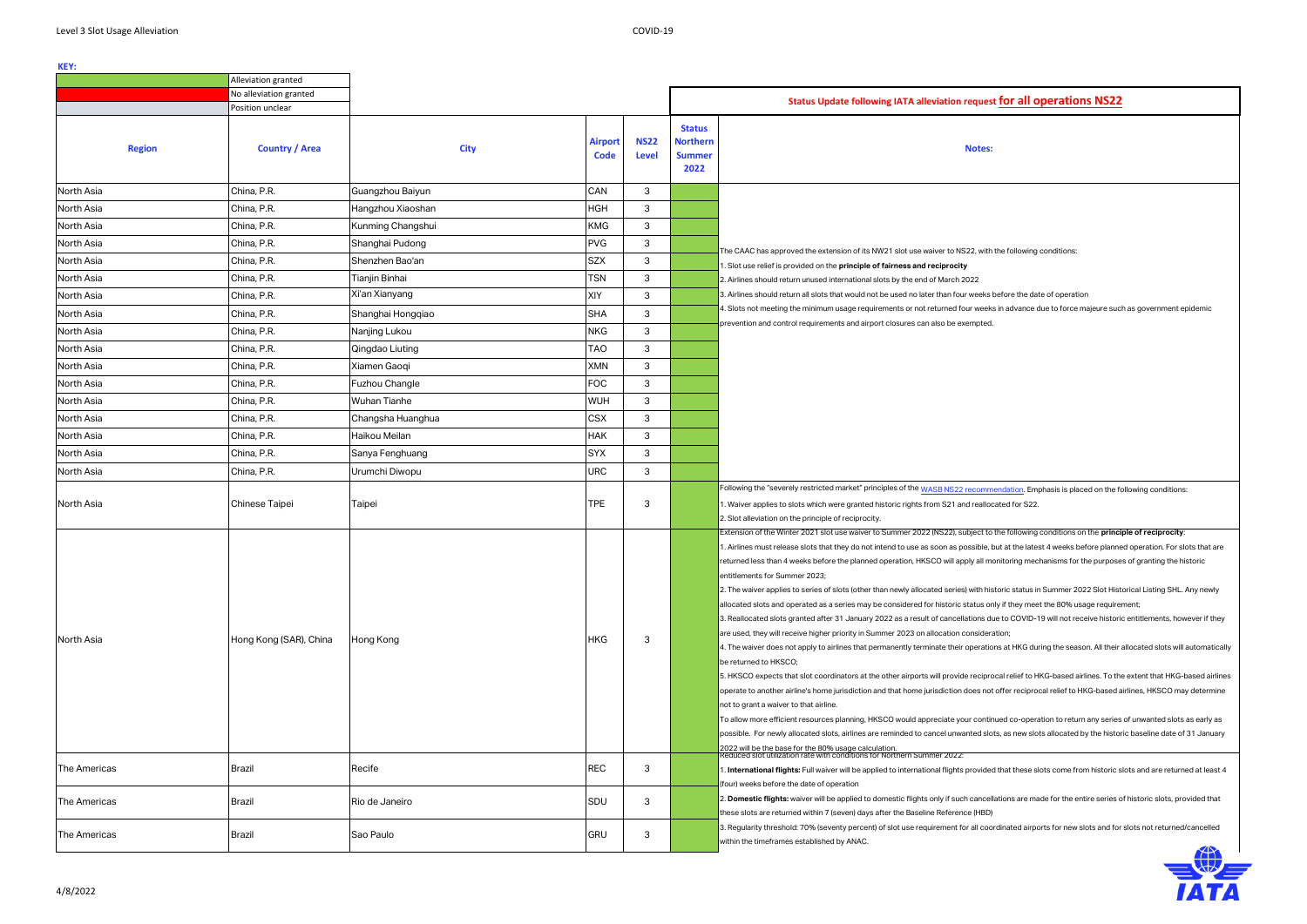### **Notes:**



|                     | Alleviation granted    |                       |                               |                             |                                                           |                                                                                                                                                                                                                                                                                                                                                                                                                                                                                                                                                                                                                                                                                                                                                                                                                                                                                                                                                                                                                                                                                                                                                               |
|---------------------|------------------------|-----------------------|-------------------------------|-----------------------------|-----------------------------------------------------------|---------------------------------------------------------------------------------------------------------------------------------------------------------------------------------------------------------------------------------------------------------------------------------------------------------------------------------------------------------------------------------------------------------------------------------------------------------------------------------------------------------------------------------------------------------------------------------------------------------------------------------------------------------------------------------------------------------------------------------------------------------------------------------------------------------------------------------------------------------------------------------------------------------------------------------------------------------------------------------------------------------------------------------------------------------------------------------------------------------------------------------------------------------------|
|                     | No alleviation granted |                       |                               |                             |                                                           | Status Update following IATA alleviation request for all operations NS22                                                                                                                                                                                                                                                                                                                                                                                                                                                                                                                                                                                                                                                                                                                                                                                                                                                                                                                                                                                                                                                                                      |
|                     | Position unclear       |                       |                               |                             |                                                           |                                                                                                                                                                                                                                                                                                                                                                                                                                                                                                                                                                                                                                                                                                                                                                                                                                                                                                                                                                                                                                                                                                                                                               |
| <b>Region</b>       | <b>Country / Area</b>  | <b>City</b>           | <b>Airport</b><br><b>Code</b> | <b>NS22</b><br><b>Level</b> | <b>Status</b><br><b>Northern</b><br><b>Summer</b><br>2022 | <b>Notes:</b>                                                                                                                                                                                                                                                                                                                                                                                                                                                                                                                                                                                                                                                                                                                                                                                                                                                                                                                                                                                                                                                                                                                                                 |
| The Americas        | Brazil                 | Sao Paulo             | <b>CGH</b>                    | 3                           |                                                           | In the case of domestic flights, slots returned at BDR+7 may only be re-requested 30 (thirty) days after the date of return, subject to the availability of<br>airport infrastructure.                                                                                                                                                                                                                                                                                                                                                                                                                                                                                                                                                                                                                                                                                                                                                                                                                                                                                                                                                                        |
| The Americas        | Brazil                 | Pampulha              | PLU                           | 3                           |                                                           | For both domestic and international flights, no waiver will be applied to the return of slots for flights allocated as new in the baseline of S22 season (th<br>cancellation will impact the regularity of the series)                                                                                                                                                                                                                                                                                                                                                                                                                                                                                                                                                                                                                                                                                                                                                                                                                                                                                                                                        |
| The Americas        | Canada                 | Toronto               | <b>YYZ</b>                    | -3                          |                                                           | Reduced slot utilization rate with conditions for Northern Summer 2022:<br>1. Slots are subject to a 70/30 slot usage requirement for the season based on the series held at HBD 31 Jan 2022<br>2. Carriers who are required to move slots based on reduced runway capacity due to runway construction after the baseline is set, the 70% usage will<br>based on total overall slot allocation as held on January 31, 2022, as some hours may have changed<br>3. New slot requests/slot cancellations should be submitted as early as possible but not later than six (6) weeks in advance of the operation                                                                                                                                                                                                                                                                                                                                                                                                                                                                                                                                                   |
| <b>The Americas</b> | Canada                 | Vancouver             | <b>YVR</b>                    | 3                           |                                                           | Alleviation granted for the NS22. This provides airlines with a reduced slot use ratio of 60/40, across all market types as defined by the WASB<br>recommendation (e.g. severely restricted, partially restricted, opening, and open). There will be no series of slot return to claim partial or full season<br>alleviation between the Historic Baseline Date (HBD) and HBD +7 days. Airlines can submit request for JNUS to the coordinator.                                                                                                                                                                                                                                                                                                                                                                                                                                                                                                                                                                                                                                                                                                               |
| The Americas        | Colombia               | Bogota                | <b>BOG</b>                    | -3                          |                                                           | International flights: 70% usage rule with full series returns possible with the following conditions:<br>1. Full series returned until 11th February 2022 included.<br>2. Returned series to be used for any international destinations for NS23 and the reference will be taken from the SHL for planning the NS22.<br>Domestic flights: No slot use relief granted<br>Please note that airlines are reminded that they can always ask for Force Majeure (enhanced JNUS) included in the Colombian legislation for any kind<br>impediment to travel out of airline's control and/or bio sanitary crisis during NS22 following the procedures established in the Slot Regulation (art. 6.8<br>the Appendix A of RAC 3).                                                                                                                                                                                                                                                                                                                                                                                                                                      |
| <b>The Americas</b> | Cuba                   | Havana                | HAV                           | 3                           |                                                           |                                                                                                                                                                                                                                                                                                                                                                                                                                                                                                                                                                                                                                                                                                                                                                                                                                                                                                                                                                                                                                                                                                                                                               |
| <b>The Americas</b> | Cuba                   | Varadero              | <b>VRA</b>                    | 3                           |                                                           | Unconditional waiver for NS22 (for COVID-19)                                                                                                                                                                                                                                                                                                                                                                                                                                                                                                                                                                                                                                                                                                                                                                                                                                                                                                                                                                                                                                                                                                                  |
| The Americas        | Mexico                 | Mexico City           | <b>MEX</b>                    | 3                           |                                                           | Slot relief is provided for NS22, conditions listed below:<br>1. Airlines may return unlimited series of slots before 15 March 2022 to secure historic precedence for NS23.<br>2. Remaining full or part series of slots are subject to a 75:25 slot use ratio (instead of 85:15 as per Mexican Slot Regulation).<br>New slots allocated on an ad hoc basis will have priority subject to capacity availability over the new slot requests for NS23.<br>3. JNUS related to COVID 19 is included.                                                                                                                                                                                                                                                                                                                                                                                                                                                                                                                                                                                                                                                              |
| The Americas        | Peru                   | Lima                  | LIM                           | -3                          |                                                           | Full slot waiver NS22 with no usage requirement, unless stated in the exceptions below.<br>1. SHL for the start of the slot allocation process of the S23 season, the airlines will be granted the same SHL that was granted for the S22 season<br>(based on the SHL S19).<br>2. Flights operated during the S22 season will not generate historical rights.<br>3. Exceptions/conditions to the application of the waiver.<br>3.1 The cancellation of slots in NS22 which airlines do not intend to operate must be returned at least three (3) weeks before operation. Therefore wair<br>won't be applied to slots which airlines do not intend to operate and have not been returned three (3) weeks prior to the planned operation. The compl<br>series will be subject to the 80/20 rule of use if it is not returned in a timely manner, unless justified nonuse of slots have been communicated in due<br>course to the Coordinator<br>3.2 Slots that have been assigned as new for the S22 season, except for unjustified uses of slots communicated in due course to the Coordinator.<br>3.3 Airline slots that are ceasing operations in the market. |
| The Americas        | <b>United States</b>   | New York-J.F. Kennedy | JFK                           | 3                           |                                                           | JFK, ORD, LAX, EWR, LGA, DCA, SFO: The US Federal Aviation Administration (FAA) will provide a continuation of the NW21 slot use waiver for<br>international slots only at the US Level 3 and Level 2 airports. Please note, that the rolling four-week return condition on the relief announced in this<br>notice is required beginning on April 4, 2022.<br>The notice was issued March 25, 2022 and has been submitted to the Federal Register for publication.<br>The FAA requests all routine slot administration matters unrelated to this proceeding including schedule updates, requested changes, and information<br>requests, should continue to be submitted to 7-awa-slotadmin@faa.gov.                                                                                                                                                                                                                                                                                                                                                                                                                                                           |